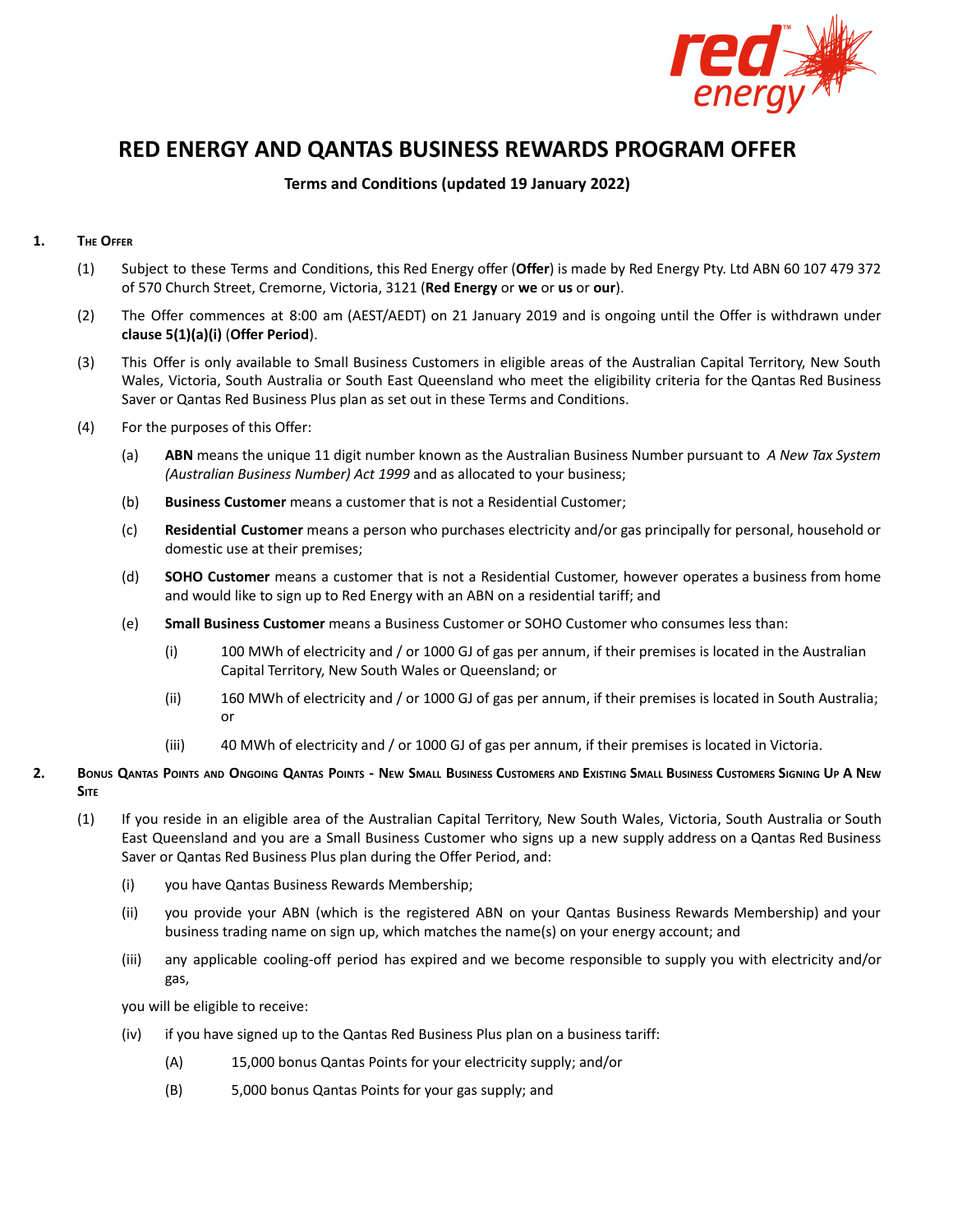## (C) 3 Qantas Points per dollar on every electricity bill and/or 2 Qantas Points per dollar on every gas bill, when you pay the full amount on each bill; or

- (v) if you have signed up to the Qantas Red Business Saver plan:
	- (A) 10,000 bonus Qantas Points for your electricity supply; and/or
	- (B) 5,000 bonus Qantas Points for your gas supply; and
	- (C) 2 Qantas Points per dollar on every electricity and/or gas bill, when you pay the full amount on each bill.
- (2) You will only be eligible for bonus Qantas Points when you sign up to a new Qantas Red Business Saver or Qantas Red Business Plus plan at a new supply address. Bonus Qantas Points will be credited no more than once per customer for each Qantas Product at each supply address. Bonus Qantas Points will only be awarded once if a customer changes energy providers and moves back to Red Energy within 12 months.
- (3) You will be eligible to earn ongoing Qantas Points under **clause 2(1)(vi)** until:
	- (i) you're no longer a customer of ours; or
	- (ii) you're no longer on the relevant Qantas product or switch to another Red Energy plan; or
	- (iii) you're no longer classified as Small Business Customer under the applicable energy laws; or
	- (iv) you no longer have an active and current ABN on your Qantas plan with us; or
	- (v) we withdraw the Offer under **clause 6(1)(a)(i)**. If we withdraw the offer under **clause 6(1)(a)(i)**, we will provide you with reasonable notice of such withdrawal and also place a notice on our Website.

#### **3. ONGOING POINTS – EXISTING SMALL BUSINESS CUSTOMERS**

- (1) As at the commencement of this Offer, if you are an existing Small Business Customer of Red Energy in the Australian Capital Territory, New South Wales, Victoria, South Australia or Queensland on a current Red Energy business plan, and:
	- (i) you have Qantas Business Rewards Membership;
	- (ii) you provide your ABN (which is the registered ABN on your with Qantas Business Rewards Membership) and your business trading name on sign up, which matches the name(s) on your energy account; and
	- (iii) agree to change your existing energy plan to a Qantas Red Business Saver or Qantas Red Business Plus plan,

you will be eligible to receive:

- (iv) if you have signed up to the Qantas Red Business Plus plan on a business tariff, 3 Qantas Points per dollar on every electricity bill and/or 2 Qantas Points per dollar on every gas bill; or
- (v) if you have signed up to the Qantas Red Business Saver plan, 2 Qantas Points per dollar on every electricity and/or gas bill,

when you pay the full amount on each bill.

- (2) You will be eligible to earn ongoing points under **clause 3(1)** until:
	- (i) you're no longer a customer of ours; or
	- (ii) you're no longer on the relevant Qantas product or switch to another Red Energy plan; or
	- (iii) you're no longer classified as Small Business Customer under the applicable energy laws; or
	- (iv) you no longer have an active and current ABN on your Qantas plan with us; or
	- (v) we withdraw the Offer under **clause 6(1)(a)(i)**. If we withdraw the offer under **clause 6(1)(a)(i)**, we will provide you with reasonable notice of such withdrawal and also place a notice on our Website.

#### **4. ADDITIONAL ONGOING POINTS - QBR AND QFF CUSTOMER**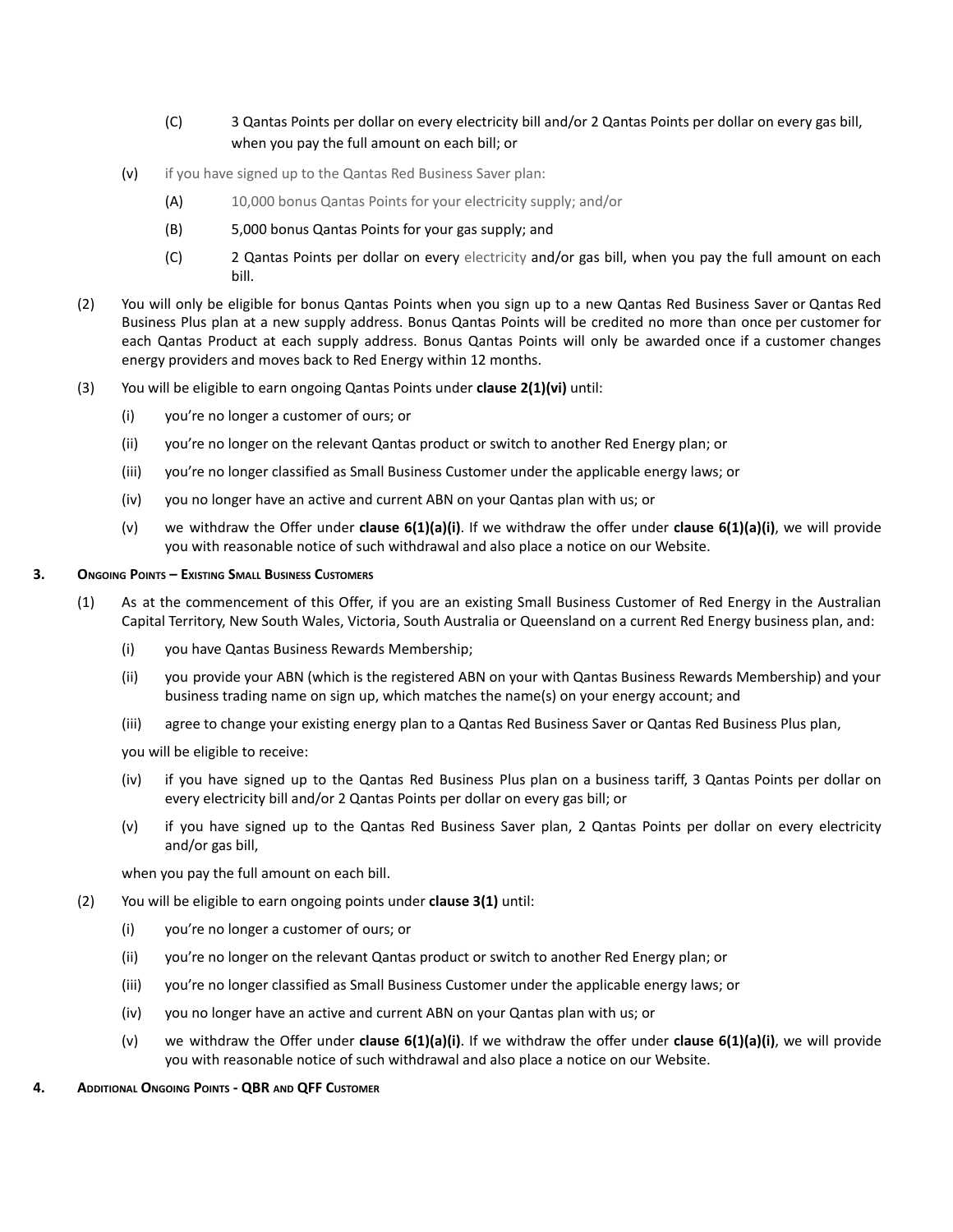- (1) A Small Business Customer who is nominated as either a Director or Authorised Person on a Qantas Red Business Saver or Qantas Red Business Plus plan who is also primary or secondary account holder for a residential supply address on a residential Qantas Red Saver or Qantas Red Plus plan, will be eligible to receive an additional 1 QFF point per dollar on their residential electricity and/or gas bill when they pay each bill on time.
- (2) You will be eligible to earn ongoing points under **clause 4(1)** until:
	- (i) you're no longer a customer of ours; or
	- (ii) you're no longer on a business **and** residential Qantas Red plan or switch to another Red Energy plan; or
	- (iii) you're no longer classified as Small Business Customer under the applicable energy laws; or
	- (iv) you no longer have an active and current ABN on your Qantas plan with us; or
	- (v) we withdraw the Offer under **clause 6(1)(a)(i)**. If we withdraw the offer under **clause 6(1)(a)(i)**, we will provide you with reasonable notice of such withdrawal and also place a notice on our Website.

#### **5. OTHER IMPORTANT INFORMATION AND QANTAS BUSINESS REWARDS TERMS AND CONDITIONS**

- (1) We will arrange for bonus Qantas Points and any ongoing Qantas Points you are eligible for under these Terms and Conditions to be credited to your Qantas Business Rewards Membership account within a reasonable timeframe when you become eligible to receive those points. For the avoidance of doubt, if you do not pay the bill in full you will not be eligible to earn any Qantas Points for that bill. We are not responsible thereafter for the manner in which your points are credited or any characteristics of those points.
- (2) Any bonus Qantas Points or any ongoing Qantas Points you are eligible for under these Terms and Conditions are not exchangeable, transferable or redeemable for cash.
- (3) You must be a Qantas Business Rewards member to earn Qantas Points. A joining fee usually applies, however Red Energy customers can join for free at [www.qantas.com/au/en/business-rewards/join.html?code=PFREDENERGY](https://www.qantas.com/au/en/business-rewards/join.html?code=PFREDENERGY) Membership. Only ABN holders may become Qantas Business Rewards Members and only Qantas Business Rewards Members may become entitled to earn Qantas Points under a Qantas Red Business Saver or Qantas Red Business Plus plan (that is, individuals are not entitled to Qantas Points in their capacity as an individual). Use of Qantas Points are subject to the Qantas Business Rewards program, and the QFF Program Terms (which can be found at www.redenergy.com.au/gantas-terms-and-conditions), which are subject to change.
- (4) You are liable for any and all taxation implications (including but not limited to, fringe benefits tax) relating to your earning and use of Qantas Points on our Qantas Red Business Saver or Qantas Red Business Plus plan and under the Offer and these Terms and Conditions.

### **6. MISCELLANEOUS**

- (1) Notwithstanding any other provision in these Terms and Conditions:
	- (a) Red Energy may:
		- (i) suspend or withdraw all or any part of this Offer for any reason and at any time; and/or
		- (ii) vary the terms or content of all or any part of this Offer including (without limitation) any time or date in this Offer, these Terms and Conditions and the composition of points or bonus points;
	- (b) to the extent permitted by law, Red Energy will not be liable to you or any person for any cost, loss, damage, liability, expense, claim or tax liability arising, whether directly or indirectly, as a result of or in connection with the Offer, including your earning and use of Qantas Points and on our Qantas Red Business Saver or Qantas Red Business Plus plan and under the Offer and these Terms and Conditions.
- (2) If Red Energy suspends, withdraws or varies these Terms and Conditions under **clause 6(1)(a)(i)** or **clause 6(1)(a)(ii)**, Red Energy will promptly publish such suspension, withdrawal or variation on its Website and notify impacted customers where required under these Terms and Conditions and under the applicable energy regulations. Red Energy reserves the right to keep public copies of expired offers in relation to Qantas on the website as reference for customers who may continue to be on the offers.